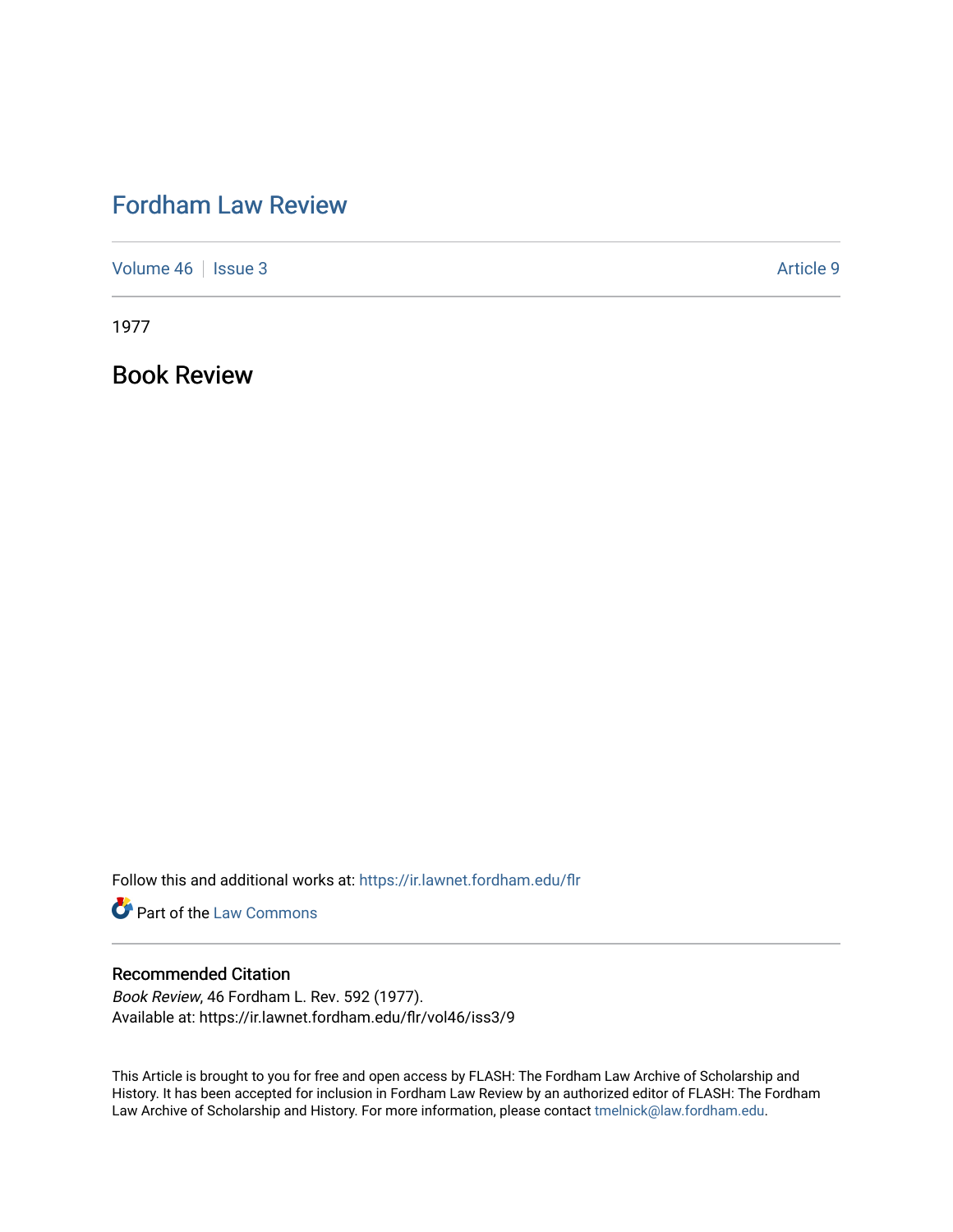## BOOK REVIEW

Equality and Preferential Treatment. Edited by Marshall Cohen, Thomas Nagel & Thomas Scanlon. Princeton, New Jersey: Princeton University Press. 1977. Pp. xiv, 209. \$8.50 (hardcover ed.), \$3.95 (paperback ed.).

Americans do not know what they mean by equality. Black people suffer inequality, up to an unidentified point within the zone of definitional imprecision. Other more or less identifiable classes of people suffer more or less from something they believe to be inequality, but no consensus exists as to the fact and degree of their suffering. Reformers would like to help the disadvantaged. Scarcity of resources and the legitimate claims of the relatively privileged combine to limit the help that can be given. Nobody seems to be able to fashion an effective program to reconcile the competing claims without offending more principles than it honors. Nobody wants to give up, either.

The foregoing themes emerge from an examination of *Equality and Preferential Treatment,'* a collection of essays in ethical and legal philosophy, drawn (with one exception) from the Princeton University Press quarterly *Philosophy & Public Affairs, <sup>2</sup>*and addressed to the end and means that give the book its name. As a collection, this "reader," as it is designated on cover and title page, must be judged according to two primary criteria: the quality of the individual selections and the efficacy of the whole at identifying and treating issues. Resolution of issues cannot be required of an aggregation of essays which for the most part were neither explicitly written nor arranged to produce adversary clash. <sup>3</sup>**By** these standards, *Equality and Preferential Treatment* displays considerable unevenness. The individual essays range along a quality spectrum from adequate to outstanding, but the conceptually sterile arrangement of the essays--philosophers at beginning and end, lawyers in between<sup>4</sup>—squanders the impact of the best pieces and forces the lawyerreader (and who else reads law review book reviews?) to plow through sixty pages of an unfamiliar writing style that resembles verbal origami before reaching "solid ground," that is, articles with citations. Nevertheless, the reader receives a clear sense of both the gravity and complexity of the issues raised and treated and the desperate effort most of the writers exert to find an ethical and constitutional mediating principle that also will lessen real-world inequality. Thus, as a whole, the collection provides questions, modes of

592

<sup>1.</sup> Equality and Preferential Treatment (M. Cohen, T. Nagel & T. Scanlon eds. 1977) [hereinafter cited as Preferential Treatment].

<sup>2.</sup> The exception is Dworkin, *DeFunis v. Sweatt, N.Y.* Rev. of Books, Feb. **5, 1976,** at 29-33, *reprinted in* Preferential Treatment, *supra* note 1, at **63** [hereinafter cited as Dworkin). *3. But see* text accompanying notes **11-15** *infra.*

<sup>4.</sup> In this review the essays will be treated in the order in which they appear in the collection. All page references not otherwise specifically identified refer to pages in Preferential Treatment, *supra* note 1.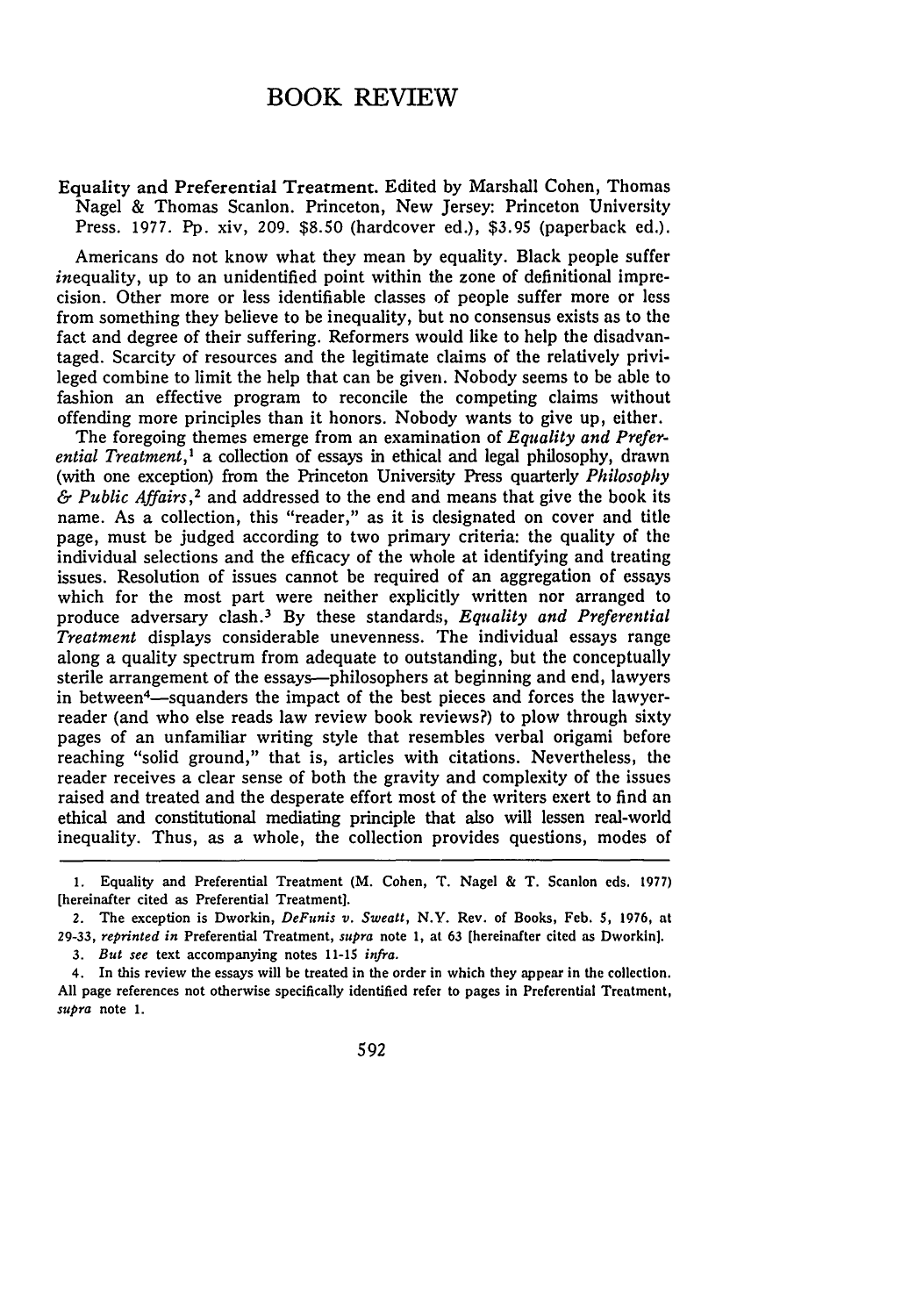thought about them, and a sense of urgency for answer, and any book accomplishing that much must be deemed at least a qualified success.

Professor Thomas Nagel of the Princeton philosophy department, one of the volume's editors, provides, in his brief *Introduction,* a crisply written taxonomy of the issues treated by the essayists. He notes, and I believe correctly, that the point at which social amelioration programs lose much of their appeal to the majority is the point where the clear connection between the common purpose of society and the individual purposes of its members comes unstuck-in his words, where **"[a** program] subordinates the individual's right to equal treatment to broader social aims."<sup>5</sup> This discontinuity forces into the open the lack of precise associativity between group equality and individual equality. Once this problem is identified, a host of other considerations becomes relevant: what is a "group," which groups are disadvantaged, how should atypical individuals-affluent blacks, for example-be handled? Finally, Nagel introduces the sometimes complementary, sometimes competing principle of merit, emphasizing that this concept, too, means different things for groups than for individuals and with reference to present moral deserts than to past advantages or deprivations. 6 Professor Nagel continues his analysis of the equality/merit interface in the first of the "theoretical" essays,<sup>7</sup> and the first few pages demonstrate his ability to add detail to the analytical framework foreshadowed in the *Introduction* . Thereafter, however, Nagel's contribution to the volume's impact is reduced by his unwillingness or inability to limit himself to clearly relevant issues. The real "injustice" in America, the reader is told, is "neither racial nor sexual but intellectual"; true equality is impossible in a society that places a premium on successful performance of intellectually demanding tasks and rewards it lavishly.9 In the presence of this overriding injustice, all lesser maladjustments lose part of their significance. Thus, the likelihood of injustice to specific individuals resulting from preferential treatment of groups is less important, since, absent thoroughgoing reform, individual universities or businesses cannot do much to help anyway. 10 Nagel's digression into sociological grand theory displays characteristics common to ideological writing--distortion of main themes to highlight the "lesson" and insistence on its own relevance to any and all subjects. In the context of this volume, such loss of focus is annoying and unnecessary.

The only explicit debate in the book follows Nagel's essay, in the form of a summary of possible justifications for preferential hiring by Judith Jarvis

*6. See id.* at xii-xiv.

**<sup>5.</sup>** Nagel, *Introduction* to Preferential Treatment, *supra* note **1,** at **viii [hereinafter cited as** *Introduction].*

**<sup>7.</sup>** Nagel, *Equal Treatment and Compensatory Discrimination,* 2 **Phil. &** Pub. **Aff.** 348 **(1973),** *reprinted in* Preferential Treatment, *supra* note **1,** at **3** [hereinafter cited as Nagel]. *8. See Introduction, supra* note **5,** at xiv.

*<sup>9.</sup>* Nagel, *supra* note **7,** at 12.

**<sup>10.</sup>** *See id.* at **12-13, 17-18.**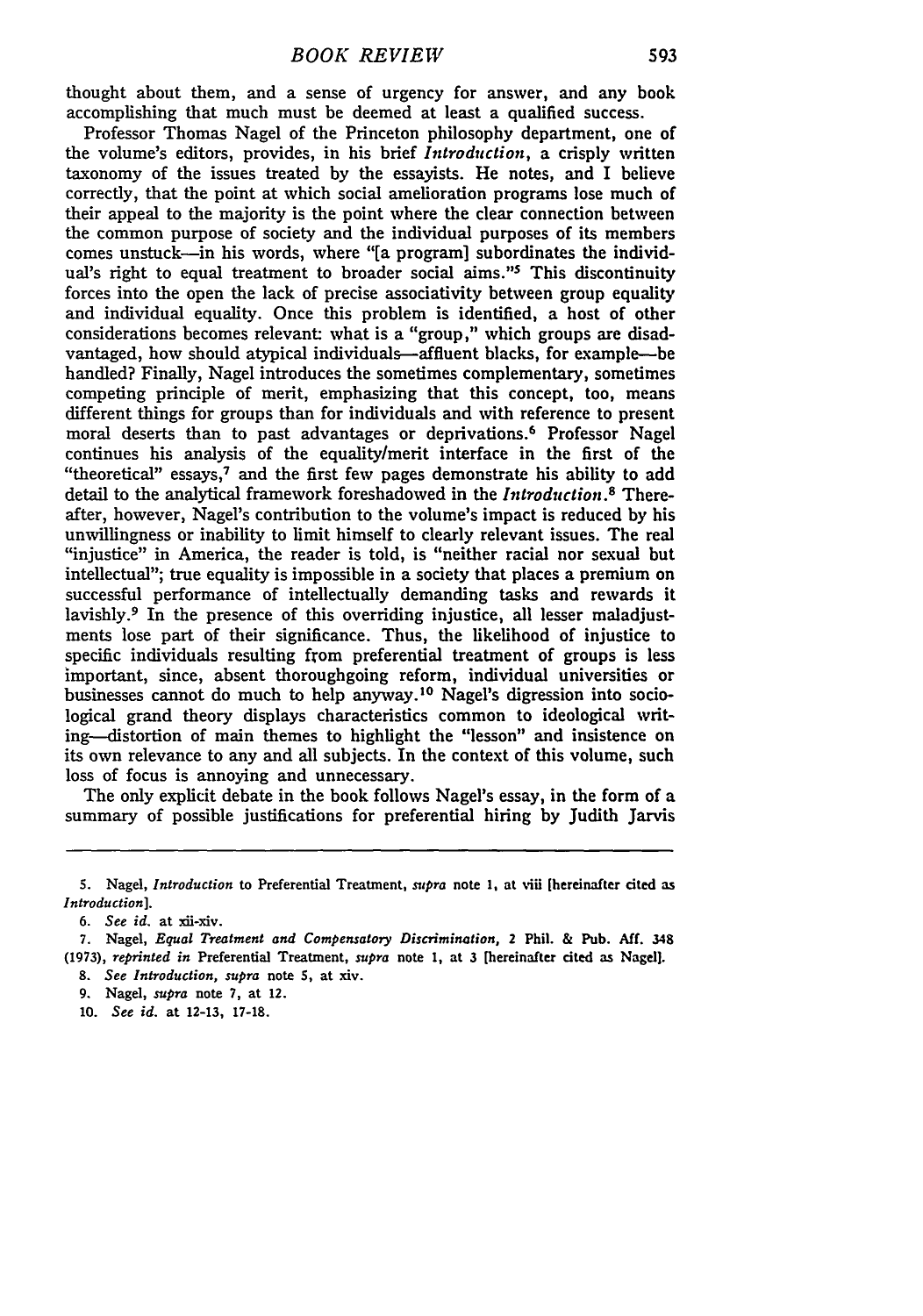Thomson of MIT<sup>11</sup> and a sharp reply by Robert Simon of Hamilton College. 12 Their disagreement manifests itself over definitions and the relationship of means to ends. Thomson suggests that the most plausible justification for preferential hiring is compensation of disadvantaged groups by reallocating opportunities that otherwise might have gone to members of the dominant segment of the population or of less disadvantaged groups. In her view, the might-have-been-chosen applicant for the opportunity is not wronged, because the community determined that it was necessary to make amends for the injuries done to victimized groups. 13 Simon challenges her definition of groups as overinclusive, questions the notion that compensating individual *members* of a disadvantaged group compensates the *group,* and cautions that any lowering of overall social efficiency invariably hurts worst the already disadvantaged. 14 On the face of it, Simon appears to construct a slightly better argument, but he enjoys two key advantages: the opportunity to respond critically to a proposal formulated by another and the opportunity for the last word.15 Accordingly, it is difficult to adjudge a winner. It is also unnecessary, because the Thomson-Simon exchange deals with such a carefully circumscribed topic area-preferential hiring decisions between several at least minimally qualified candidates for university teaching positions—that were it not that the questions raised defy both writers' attempts rigidly to confine them, it might be entirely irrelevant. As they appear in *Equality and Preferential Treatment,* however, the Thomson and Simon essays project welcome controversy from their narrow context into the collection as a whole.

Part I closes with the best of the philosophers' essays, an alternative justification for "reverse discrimination" by George Sher of the University of Vermont.16 Again, perhaps "best" is an unfair accolade, since Sher wrote after and cited to Nagel as well as to Thomson and Simon. 17 However, his writing displays none of the niggling scholasticism that occasionally surfaces in the Thomson-Simon exchange, and it exhibits a willingness to treat broad themes and to reformulate and develop, not just debunk. On these grounds, then, it sufficiently outperforms its predecessors to warrant singling out for special praise. Sher contributes significantly by suggesting that the past discrimination/present amelioration discontinuity can be transcended by approaching the problem as one of present inability to compete for social rewards on equal terms with other members of society.<sup>18</sup> This characteriza-

11. Thomson, *Preferential Hiring, 2* Phil. & Pub. **Aff.** 364 (1973), *reprinted in* Preferential Treatment, *supra* note **1,** at 19 [hereinafter cited as Thomson].

12. Simon, *Preferential Hiring: A Reply to Judith Jarvis Thomson,* 3 Phil. **&** Pub. Aff. **312,** *reprinted in* Preferential Treatment, *supra* note 1, at 40 [hereinafter cited as Simon].

- 13. *See* Thomson, *supra* note **11,** at 37-38.
- 14. *See* Simon, *supra* note 12, at 41-43, 47.

15. Both of these advantages could have been offset by providing Thomson the opportunity to write a brief rebuttal to Simon. The volume does not indicate whether this was done.

16. Sher, *Justifying Reverse Discrimination in Employment,* 4 Phil. & Pub. **Aff.** 159 (1975), *reprinted in* Preferential Treatment, *supra* note **1,** at 49.

17. *See id.* at 53 n.6, 52 n.5, 51 n.4, **50** n.3.

18. *See id.* at **53.**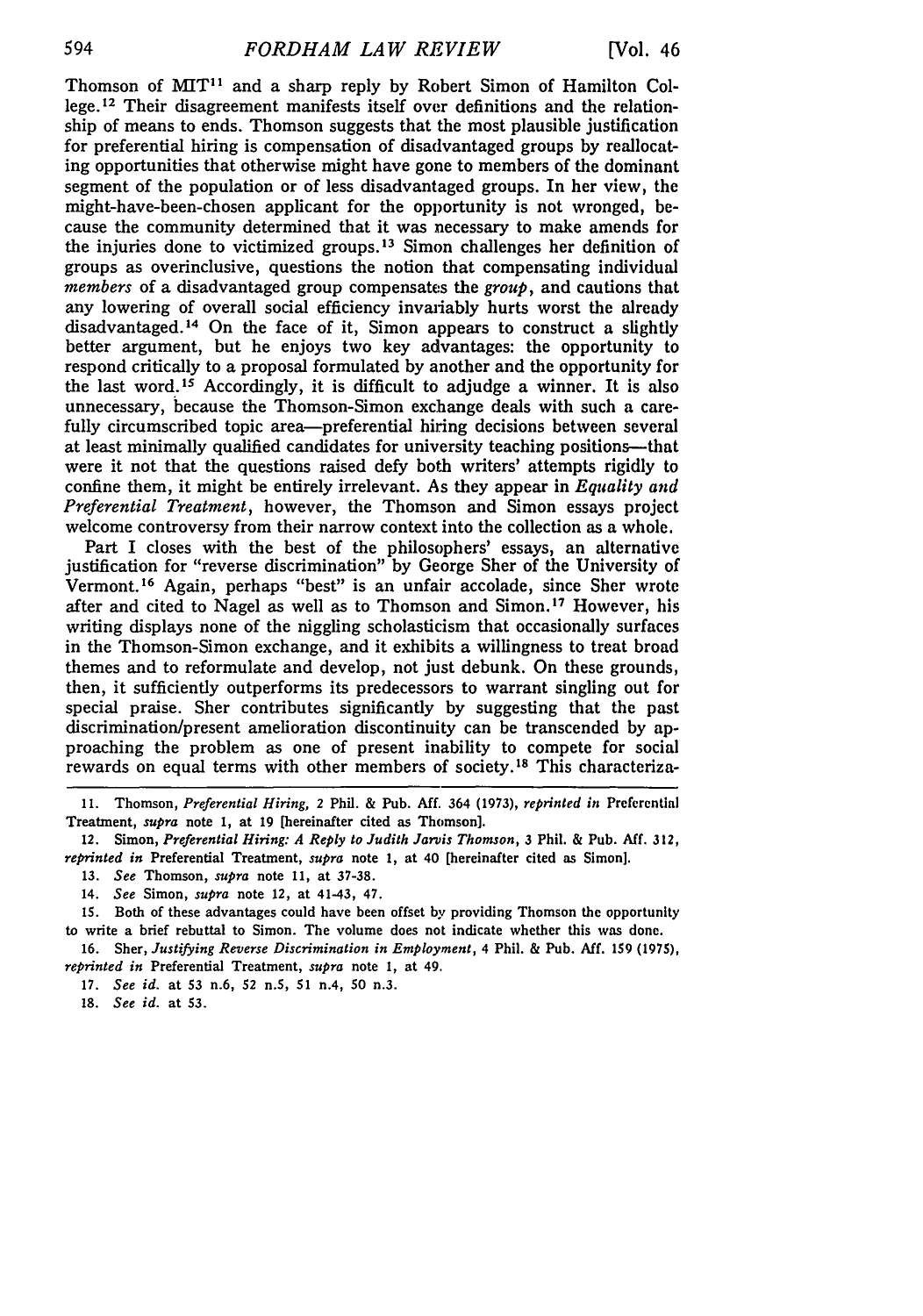tion not only alleviates the seeming unfairness of assessing present "charges" for past wrongs **by** identifying the question in terms of what is needed to improve ability to compete; it also provides built-in benchmarks for limiting the extent or term of the programs ultimately adopted.<sup>19</sup> Like his cocontributors, Sher exhibits reluctance to extrapolate from the example of blacks *qua* disadvantaged group to any other; unlike them, he suggests a reason for his reluctance. Other arguably disadvantaged groups--particularly women-show fewer signs of disability to compete in the formal sense; rather, they show a disinclination to do so, albeit for cultural reasons, and Sher convincingly employs the conceptual model developed in discussing the disadvantages of being black to show why compensation for disinclination to compete is both difficult and dysfunctional. 20 This translation of principles from one context to another affords at least some hope of future synthesis.

The first of the "legal/empirical" essays in Part **II, by** Ronald Dworkin of Oxford, originally appeared in the New York Review of Books.<sup>21</sup> In an intellectual yet occasionally colloquial style, the piece attempts to identify the reasons why "traditional" equal protection cases seem so easily defensible, while cases like *DeFunis*<sup>22</sup> (and, by implication, *Bakke*<sup>23</sup>) raise passions and defy easy resolution. His answer is simple: it "lies in [the] belief that  $\dots$  *DeFunis* and *Sweatt*<sup>24</sup> must stand or fall together,"<sup>25</sup> and this belief, says Dworkin, is fallacious. In an elaborate discourse drawing heavily on utilitarian theory, he argues that the distinction between the two paradigmatic cases is that the exclusion of Sweatt from law school on racial grounds violated the principle of "treatment as an equal" because it was founded on an untrustworthy "external preference,"<sup>26</sup> that is, race prejudice, whereas DeFunis' exclusion did not violate the principle because it was based on both ideal arguments and on an external preference that operated against the apparent interest of the dominant group.<sup>27</sup> Some of Dworkin's assumptions seem open to question. For instance, the assertion that one "cannot make an ideal argument for segregation<sup>"28</sup> depends more upon contemporary views of defensible "ideals" than on the technical inability to construct such an argument. However, his basic approach convincingly analyzes the normative impact of preferential policies and offers a theoretical basis for adjudging

**27.** *See* **id.** at **77-82.**

**28.** *Id.* at 74.

<sup>19.</sup> *See* id. at 56-58.

*<sup>20.</sup> See* id. at 57-59.

<sup>21.</sup> *See* note 2, *supra.*

<sup>22.</sup> DeFunis v. Odegaard, 416 **U.S. 312** (1974), *vacating as moot* **82** Wash. **2d** 11, **507 P.2d** 1169 (1973) (en banc).

**<sup>23.</sup>** Bakke v. Regents of the University of California, **18** Cal. **3d** 34, **553 P.2d 1152, 132** Cal. Rptr. 680 (1976), *cert. granted,* 97 S. Ct. 1098 **(1977).**

<sup>24.</sup> Sweatt v. Painter, **339 U.S. 629** (1950).

**<sup>25.</sup>** *See* Dworkin, *supra* note 2, at 70 (footnote added).

**<sup>26.</sup>** An external preference is an individual's preference concerning the assignment of goods or opportunities to others, in contradistinction to a personal preference, which concerns their assignment to him. *See id.* at **77.**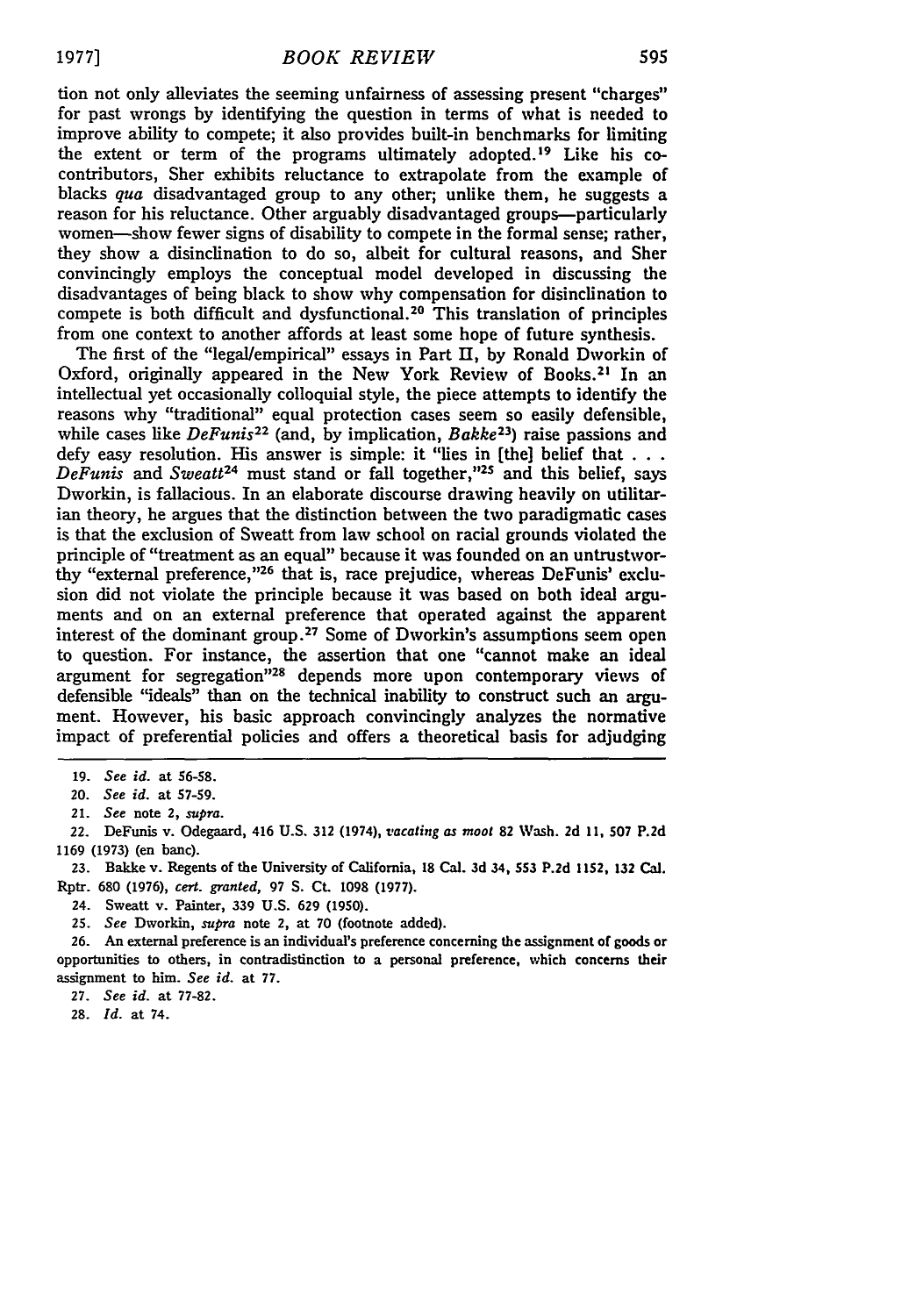benign racial classifications necessary for their implementation. In effect, Dworkin refines and gives shape to ideas that infused Thomson's essay in less choate form; where Thomson asserted that the community had the right to accord preference to achieve intergroup fairness, Dworkin tells why, and convincingly.

Two essays **by** Professor Owen M. Fiss of the Yale Law School follow Dworkin's piece. The first<sup>29</sup> is a sweeping and brilliant redefinition of the equal protection clause;<sup>30</sup> the second is an analysis of the philosophical and practical questions posed **by** school desegregation in the seventies, particularly de facto segregation.<sup>31</sup> Both essays display meticulous research, deep though and intellectual fairness; standing alone, they provide adequate reason to read the book. In *Groups and the Equal Protection Clause,* Fiss contends that the effect of the Equal Protection Clause has been improperly limited to an "antidiscrimination principle" forbidding the use of racial criteria in establishing classifications of people. Drawing upon recent cases, he demonstrates that the supposed crispness and impartiality of the antidiscrimination principle has been compromised **by** attempts to reshape it to cover the problems posed **by** "nondiscriminatory state action" 32 and **by** action with differential impact, yet based on "facially innocent criteria."<sup>33</sup> Then he recasts the clause as a guarantee of countermajoritarian protection to "specially disadvantaged groups"<sup>34</sup> and submits normative, historical, and practical arguments in support of his revision. Under this approach, preferential treatment is acceptable because it is not group-disadvantaging; it operates "against" all of society, but in its service at the same time, in a manner consistent with the expectations of the framers of the equal protection clause. <sup>35</sup>*Groups* completes the development that began with Thomson's tentative notion that something could be done for the disadvantaged without scourging this society's values. Its only drawback is a function of its strengths: it is so carefully constructed that it requires slow and painstaking reading.

*School Desegregation: The Uncertain Path of the Law* adopts an approach reminiscent of Sher's. Recent developments such as de facto segregation and white flight to the suburbs have loaded the traditional trigger for remedial action-past discrimination-with much confusing and unnecessary doctrinal hardware, says Fiss, and it all misses the real issue: "Is a segregated pattern of student attendance harmful, and if so, how harmful?"<sup>36</sup> Reducing the debate to questions of present impact eliminates the inconsistency of requiring

- **35.** *See id.* at 124-45.
- 36. *See* Fiss **I,** *supra* note **31,** at 191.

**<sup>29.</sup>** Fiss, *Groups and the Equal Protection Clause,* **5** Phil. **&** Pub. **Aff. 107 (1976),** reprinted **in** Preferential Treatment, *supra* note 1, at 84 [hereinafter cited as Fiss I].

**<sup>30.</sup>** U.S. Const. amend. XIV, c1. I.

<sup>31.</sup> Fiss, *School Desegregation: The Uncertain Path of the Law,* 4 Phil. **&** Pub. **Aff. 3** (1974), *reprinted in* Preferential Treatment, *supra* note 1, at **155** [hereinafter cited as Fiss IIl.

**<sup>32.</sup>** *See* Fiss I, *supra* note **29,** at 113-18.

**<sup>33.</sup>** *See id.* at 118-23.

<sup>34.</sup> *See id.* at 132.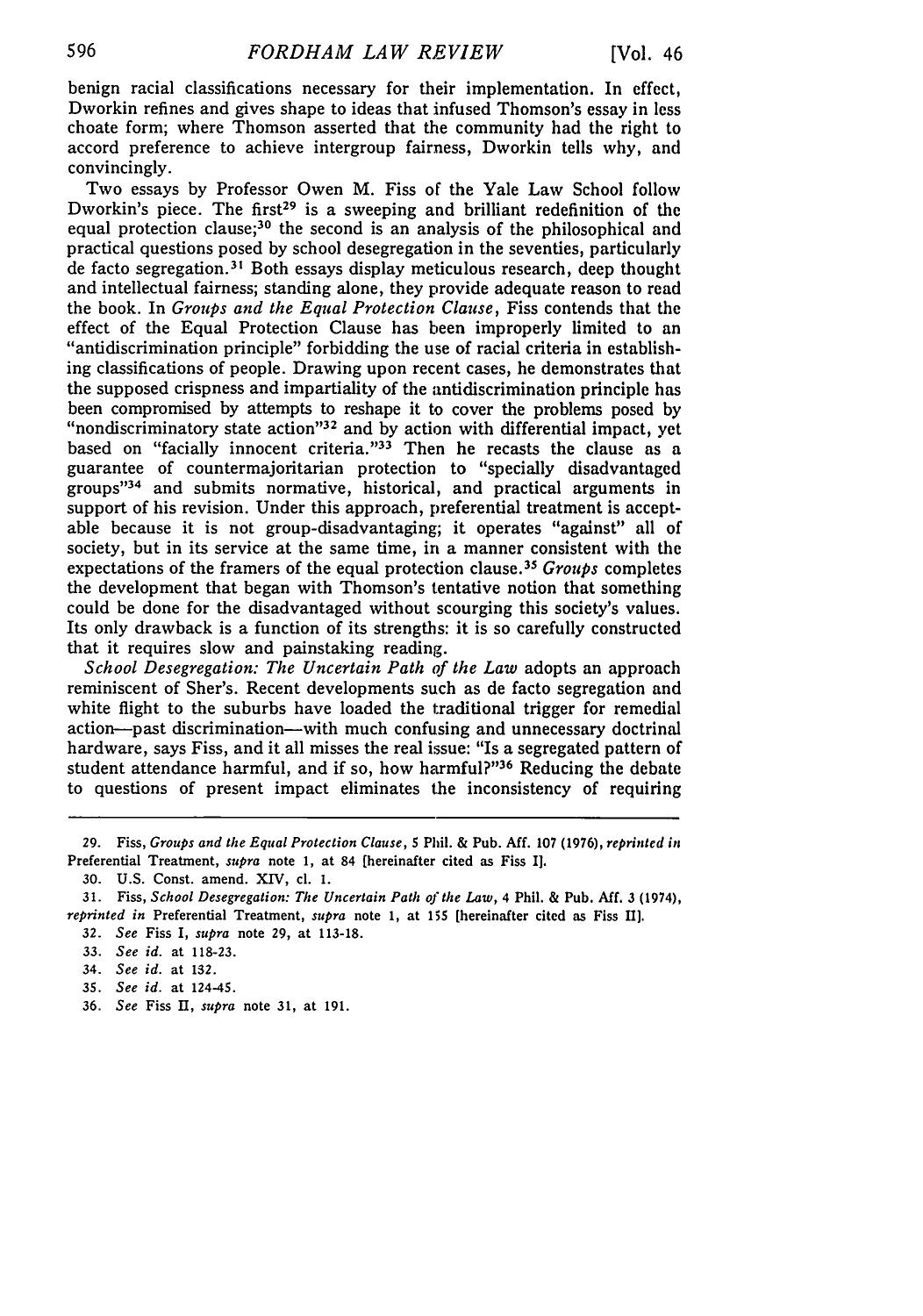maximum efforts from "guilty" districts while confining the remedy to them, thus fueling the very problems that threaten the future of public educational systems. <sup>37</sup>*School Desegregation* is rather a more technical essay than *Groups,* and its ideas seem less original. Still, it is more readable than its predecessor, so if it carries a lighter payload, it is more likely to deliver the goods to a casual reader.

Inexplicably, the volume ends with an essay on affirmative action hiring programs by Alan Goldman of the University of Miami.<sup>38</sup> Goldman's essay returns to the themes treated in the early pieces: merit, victimization, compensation, and balancing of interests. He sharply criticizes the pursuit of affirmative action through the establishment of numerical goals, contending that this practice creates a new zone of exclusion that offends the "rights" of white male applicants who have met society's standards of competence. Yet its isolation from the so-called "theoretical" essays with which it so clearly shares thematic affinity, presumably because it contains some empirical data and even a few anecdotes, gives Goldman's work an appearance of redundancy. This impression is aggravated by his own bifurcation of evidence and theory; the first seven pages of the article discuss the real-world wranglings between HEW and private institutions, while the last ten are filled with qualifying expressions rather than specific references to the data.<sup>39</sup>

In retrospect, therefore, the book appears as a somewhat haphazard assembly of the works of a clearly talented group of thinkers. In addition to the uninspired order of presentation,<sup>40</sup> evidence of a sloppy edit includes references in Simon's essay to portions of Thomson's, *not* to page numbers in this volume but to those in the original magazine article, and apparent failure to revise or update footnoted material, resulting in inconsistencies in citation. 41 Thankfully, the quality of the writing-especially that of Sher, Dworkin, and Fiss--prevents the dissipation of the contributors' ideas. Those responsible for the collection of periodical essays into individual subjectmatter volumes should not abandon their attempts, for collections like this one provide a convenient source of commentary on important issues. In particular, *Equality and Preferential Treatnent* affords a great deal of material to the reader who seeks constructive ways of thinking about the *Bakke*

41. *E.g., compare* Fiss *I, supra* note **29,** at 121 n.61 ("AMilliken v. Bradley, 418 U.S. 717 (1974)"), *with* Dworkin, *supra* note 2, at 63 n.2 ("DeFunis v. Odegaard, 94 **S.** Ct. 1704 (1974)"). *DeFunis* was decided *before Milliken* and appears in volume 416 of the United States Reports.

**<sup>37.</sup>** *See id.* at 183, 187, 190.

**<sup>38.</sup>** Goldman, *Affirmative Action,* **5** Phil. **&** Pub. **Aff.** 178 **(1976),** *reprinted in* Preferential Treatment, supra note 1, at 192.

<sup>39.</sup> *Compare id.* at 199-209 *with id.* at 192-98.

<sup>40.</sup> Unwilling to be a "destructive critic" without suggestions for improvement, I submit that a far more felicitous presentation could have been effected **by:** (a) pairing the contributions of Nagel and Dworkin and presenting them immediately after the *Introduction;* **(b)** grouping the Thomson, Simon, Sher, Goldman, and Fiss *School Desegregation* pieces under the informal subheading "Contexts"; and (c) closing with *Groups and* the *Equal Protection Clause,* which is suited by its length, depth, and theme to serve as capstone.